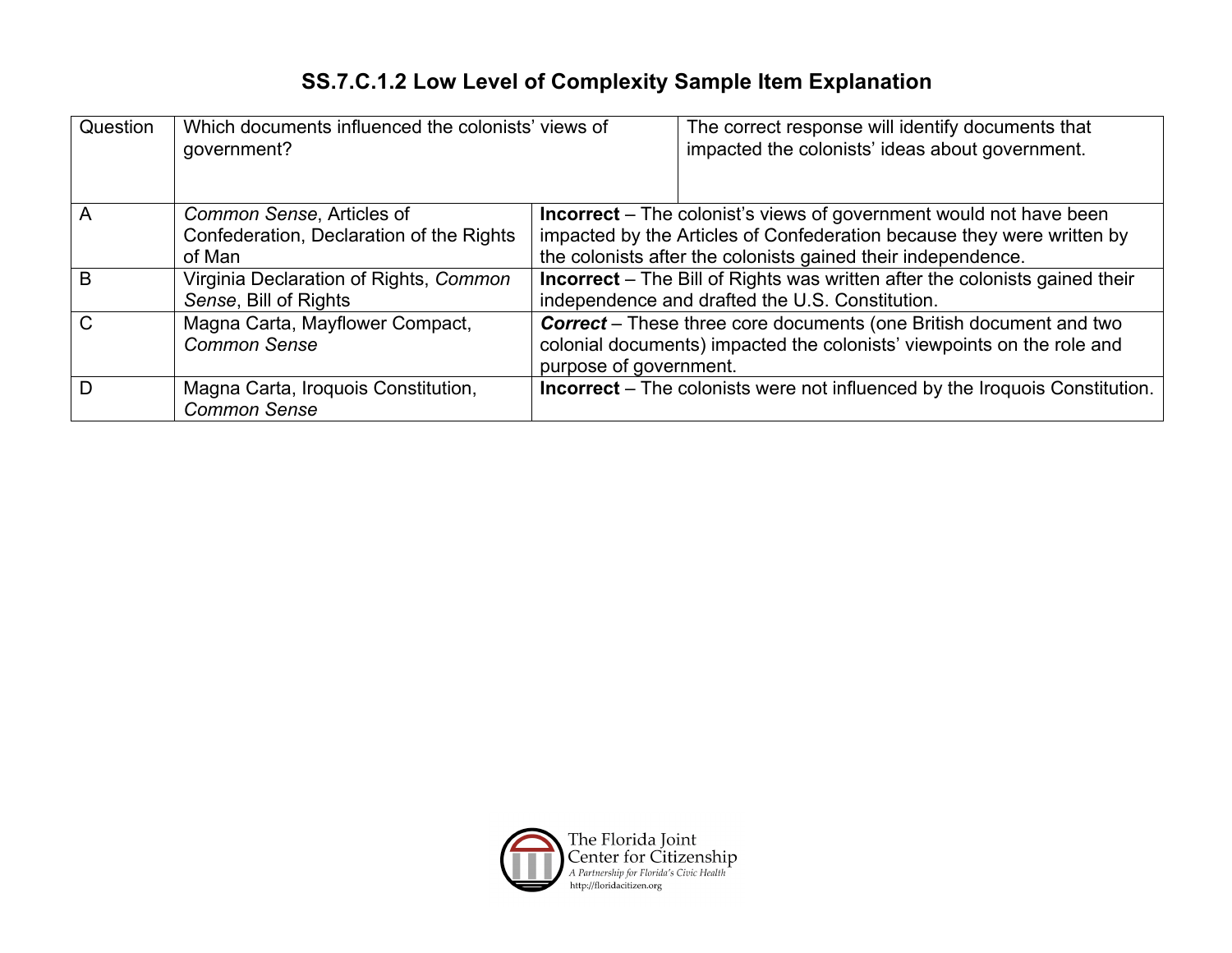## **SS.7.C.1.2 Moderate Level of Complexity Sample Item Explanation**

| Question     | The diagram below shows that the colonists formed some of their political<br>views from some historical documents. | The diagram illustrates ideas that are<br>included in two historical documents.                |  |
|--------------|--------------------------------------------------------------------------------------------------------------------|------------------------------------------------------------------------------------------------|--|
|              | <b>Magna Carta</b>                                                                                                 | The correct answer should replace the<br><b>Limited</b><br>question mark.<br>monarchy          |  |
|              | <b>Mayflower</b><br>Compact                                                                                        |                                                                                                |  |
|              | Which phrase completes the diagram?                                                                                |                                                                                                |  |
| A            | separation of powers                                                                                               | <b>Incorrect</b> – The Mayflower Compact did not establish separate<br>branches of government. |  |
| B            | economic freedom                                                                                                   | <b>Incorrect</b> – The Mayflower Compact did not address economic<br>freedom.                  |  |
| $\mathsf{C}$ | self-government                                                                                                    | <b>Correct</b> – The colonists who wrote the Compact agreed to                                 |  |
|              |                                                                                                                    | follow the rules that they had created.                                                        |  |
| D            | individual rights                                                                                                  | <b>Incorrect</b> – The Mayflower Compact did not address individual<br>rights.                 |  |